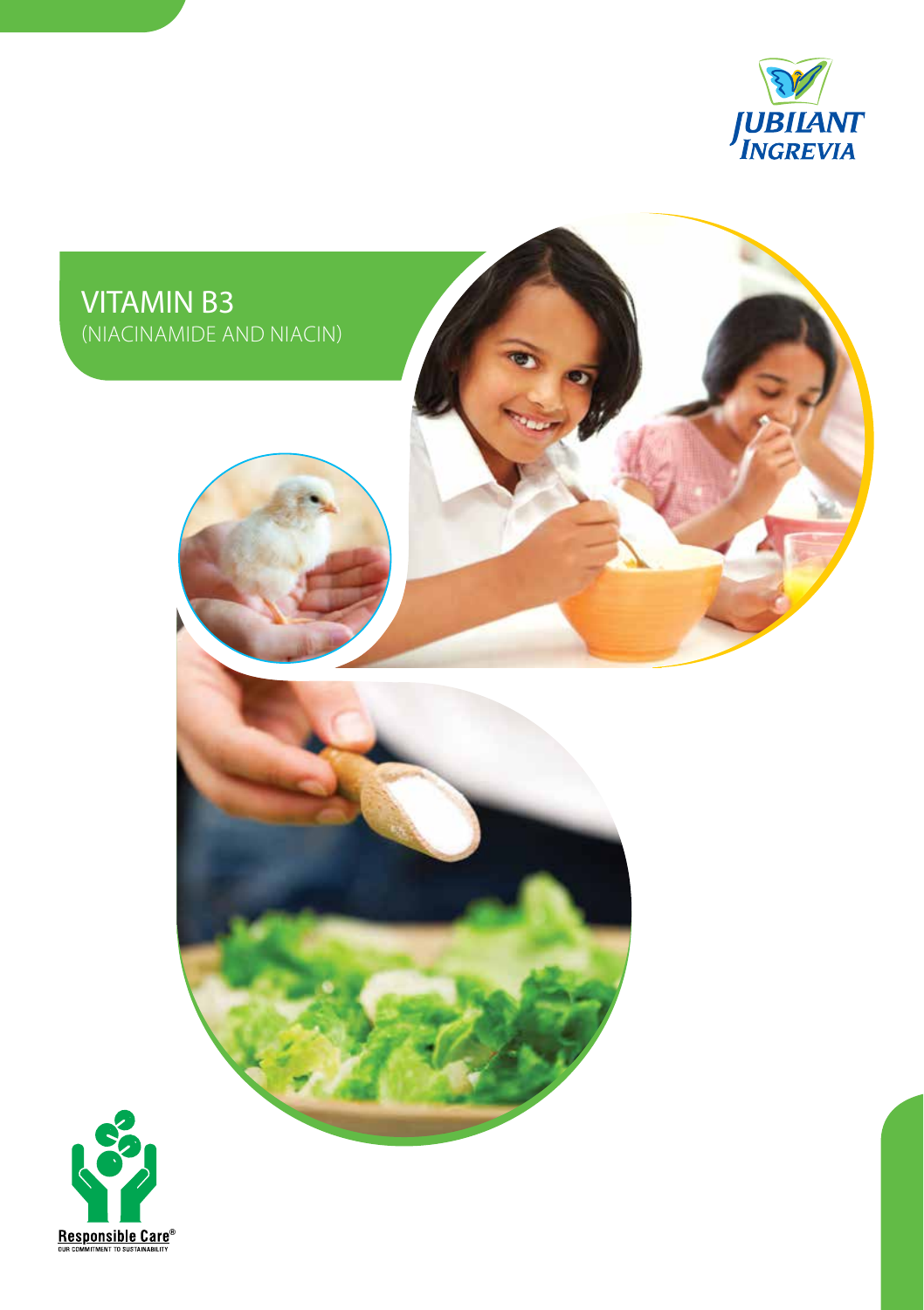

# **Vitamins Vitamin B3**

Jubilant is currently the **2nd largest manufacturer of Niacinamide & Niacin (Vitamin B3) worldwide.** The company enjoys a strong position of trust and reliability with its customers across the globe on account of its quality of products and services.

# **MANUFACTURING OVERVIEW**

# **Vitamin B3 - Niacinamide & Niacin**

Jubilant's complete backward integration to the basic feedstock enables unmatched advantages of consistent quality and availability for Niacinamide & Niacin,leveraging its global scale of Pyridine and Beta Picoline manufacturing operations.

#### **Product Variants**

| <b>Product Name</b>                      | Niacinamide                              | <b>Niacin</b>                       |
|------------------------------------------|------------------------------------------|-------------------------------------|
| <b>Synonyms</b>                          | Nicotinamide,<br>Nicotinic Acid<br>Amide | Nicotinic Acid,<br><b>VitaminPP</b> |
| <b>Chemical</b><br><b>Name</b>           | 3 - Pyridine-<br>Carboxylamide           | 3 - Pyridine-<br>Carboxylic Acid    |
| <b>Chemical</b><br><b>Formula</b>        | <b>C6H6N2O</b>                           | C6H5NO <sub>2</sub>                 |
| <b>CAS Number</b>                        | $98 - 92 - 0$                            | $59 - 67 - 6$                       |
| <b>Pharmacopeia</b><br><b>Compliance</b> | USP/EP/BP/JP/<br><b>FCC</b>              | USP/EP/BP/JP/<br>FCC.               |
| <b>Grades</b>                            | Powder, Fine<br>Granular and<br>Granular | Powder and<br>Granular              |

## **Certifications**

Our production facilities comply with world class standards required for food ingredients manufacturing under

# **FSSC -22000, HACCP, c-GMP, Kosher, Halal, ISO, OHSAS, WHO-GMP and FAMI-QS regulations**



## **OUR INTEGRATED PRODUCTION PROCESS**

**Due to our forward and backward integration and Jubilant Ingrevia being a global producer of Pyridine and Beta Picoline, the feedstock availability for manufacturing of Vitamin B3 is seamlessly integrated.**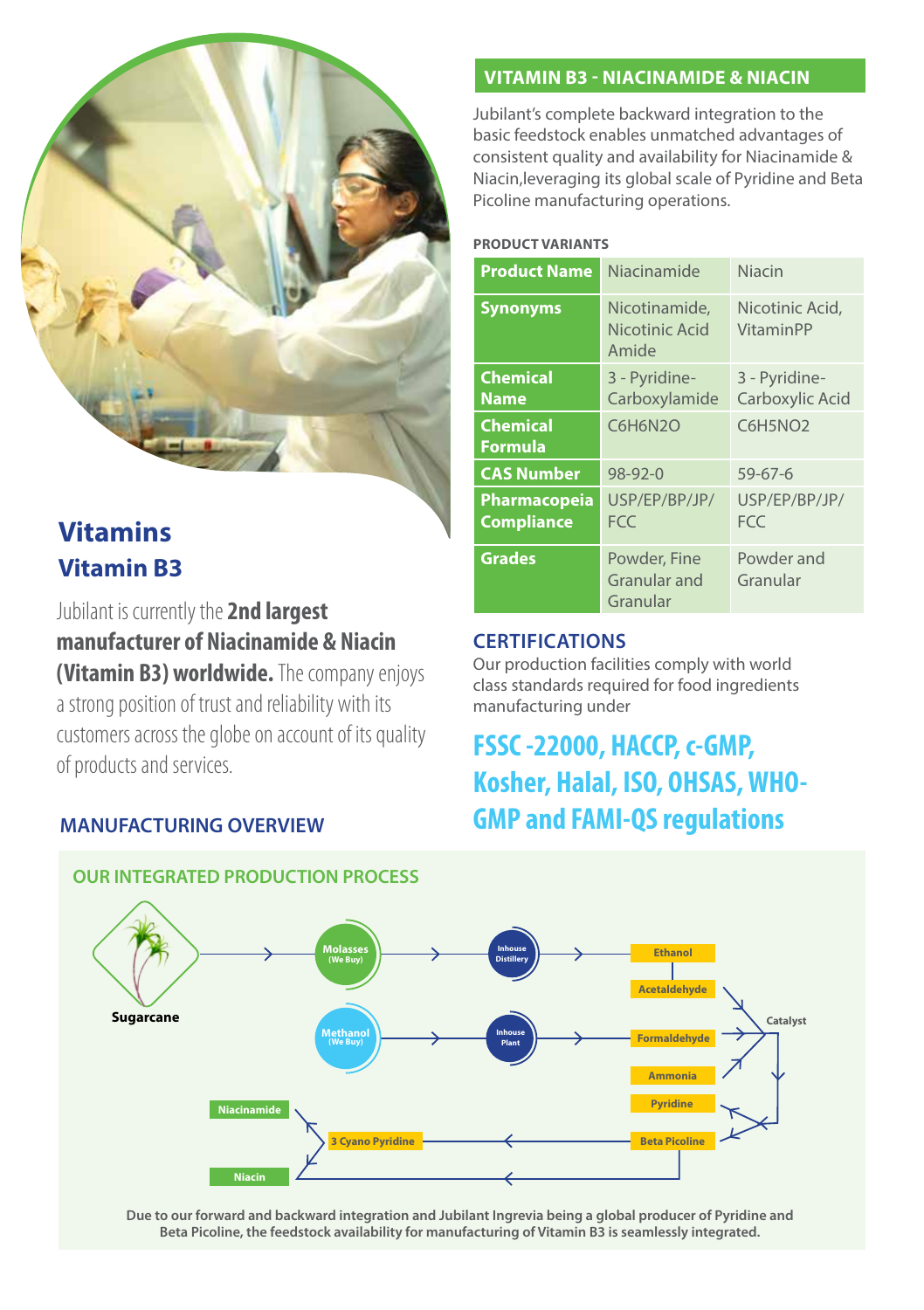# **Application Areas**

Vitamin B3 is necessary to maintain energy and general vitality as it helps to release the energy and nutrients from foods. Niacinamide & Niacin, both compounds are identical in their vitamin function.



### **Animal Nutrition**

Vitamin premix for- Poultry, dairy, swine and cattle, pet food, veterinary drugs and aqua feed.

# **Human Nutrition**

In Vitamin premix, dietary food supplements, enrichment of breakfast cereals and flour, beverages & energy drinks, infant formulas, baking and confectionery.





# **Cosmeceuticals**

Skin creams, hair lotions and other personal care products.

# **Pharmaceuticals**

Multivitamin tablets, Niacinamide for treatment of diabetes and Niacin for high cholesterol levels.





### **Others**

Metal brighteners and metal plating industries. Also used as starting raw material for production of patented agrochemical molecules.

# **Backward Integration to the Basic Feedstock Our Differentiators**

The complete backward integration,(Molasses – Alcohol– Acetaldehyde – Pyridine / Beta Picoline – Niacinamide/ Niacin) up to the basic feedstock,is one of the major advantages that company has over the other manufacturers of Niacinamide and Niacin.

The molasses obtained from sugarcane enables Jubilant to use bio - ethanol as the primary feedstock for the manufacture of Niacinamide and Niacin.

## **Sustainability**

**Jubilant Ingrevia is Responsible Care® 14001: 2013 certified** for its Corporate Office, Noida. Sustainability & being Socially Responsible is integral to our business and the certification reinforces Jubilant's continued commitment to ensuring the highest standards of Health, Safety, Security and

Environmental Performance for both its products and operations.

# **Care For Environment**

Since Jubilant uses bio-ethanol as its primary feedstock unlike other manufacturers who use petroleum based feedstock (Naphtha),it manages to save a considerable amount of Greenhouse Gas Emissions.This process even helps Jubilant's customers build a greener supply chain as they use Niacinamide and Niacin produced by the Company. Jubilant saves an estimated 4.3 and 4.1 tonne CO2 per tonne of Niacinamide and Niacin produced respectively.

### **Global Reach**

Jubilant has wholly owned subsidiaries with offices in **US, Europe and China**. Additionally, Jubilant has global sales and distribution networks worldwide.